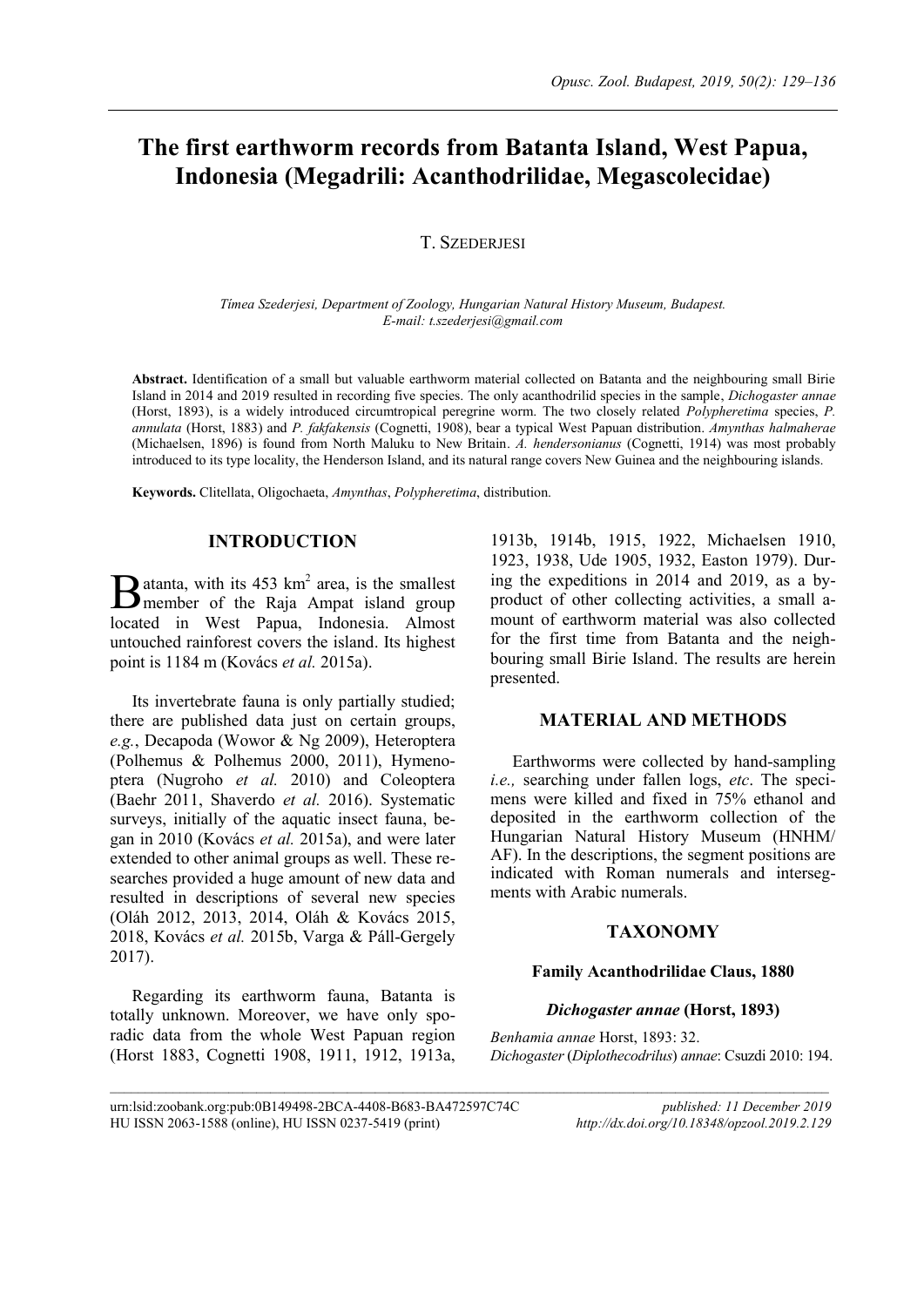*Material examined.* HNHM/AF5686 1 ex., Indonesia, West Papua, Batanta Island, valley of Weras stream, S00°49'42.05" E130°38'12.23", 27.01.2014, leg. P. Juhász, T. Kovács.

#### **Family Megascolecidae Rosa, 1891**

# *Amynthas halmaherae* **(Michaelsen, 1896)**

## (Figures 1–4)

*Perichaeta halmaherae* Michaelsen, 1896: 208. *Pheretima halmaherae*: Ude 1905: 461. *Pheretima* (*Pheretima*) *halmaherae*: Ude 1932: 147. *Amynthas halmaherae halmaherae*: Sims & Easton 1972: 234, Blakemore 2007: 45.

*Material examined.* HNHM/AF5708 1 ex., Indonesia, West Papua, Batanta Island, valley of Warmon stream, between the lower and upper waterfall, S00°50'04.50" E130°42'54.01" and S00°50'23.5" E130°42'35.18", under fallen log, 09.02.2019, leg. R. Horváth, P. Juhász, E. Kondorosy, T. Kovács.



**Figures 1.** *Amynthas halmaherae* (Michaelsen , 1896). Ventral view of the clitellar region.  $fp$  = female pore,  $pap =$  papillae,  $mp =$  male pore

*Description. External characters*. Body length 157 mm, diameter 5 mm. Segment number 110. Colour stripy purple brown dorsally, paler ventrally. Prostomium epilobous. First dorsal pore in 11/12. Setae perichaetine, setal number on segment II=20, V=31, X=51, XIII=55, XX=53, XXVI=57. Clitellum annular on XIV–XVI. Spermathecal pores ventral, two pairs in 7/8/9, five setae between them. Female pore on XIV. Male pores superficial on XVIII on an oval porophore, with a 10 setae hiatus between them. Genital markings in XVII: one pair presetal ventrally, one pair postsetal ventrally and one pair postsetal laterally; in XVIII: one papilla posteromedial and the other posterolateral to each male porophore; in XIX: one single postsetal laterally (Fig. 1).

*Internal characters.* Septa 5/6–7/8 and 10/11– 12/13 thickened. Gizzard in VIII–X. Intestinal caeca paired in XXVII, simple, extending anteriorly to XXIV (Fig. 2). Last hearts paired in XIII. Spermathecae two pairs in VIII and IX. Ampulla sac-shaped with a stout duct, diverticulum with a curved stalk and an oval seminal chamber (Fig. 3). Holandric, testes in paired testis sacs in X, XI. Seminal vesicles paired in XI, XII. Prostatic glands paired in XVII–XIX, racemose. Ducts muscular, straight (Fig. 4). Accessory glands present, small, sessile and round. Excretory system meroic.

*Remarks.* Our specimen somewhat differs from the original description in the distribution of the genital markings, and has fewer setae after segment XIII.

#### *Amynthas hendersonianus* **(Cognetti, 1914)**

#### (Figures 5–7)

*Pheretima hendersoniana* Cognetti, 1914a: 255. *Amynthas hendersonianus hendersonianus*: Sims & Easton 1972: 234, Blakemore 2007: 46.

*Material exmained.* HNHM/AF5705 2 ex., Indonesia, West Papua, Birie Island, Papua Paradise Eco Resort, marsh, under fallen log, S00°46'14" E130°44'51", 16.02.2019, leg. T. Kovács. HNHM/AF5707 2 ex., Indonesia West Papua, Batanta Island, valley of Warai stream, from soil, between S00°50'25.19" E130°34' 59.19" and S00°50'59.3" E130°35'18.0", 22.02. 2019, leg. R. Horváth, P. Juhász, E. Kondorosy, T. Kovács.

*Description. External characters.* Body length 90–96 mm, diameter 3.5–4 mm. Segment number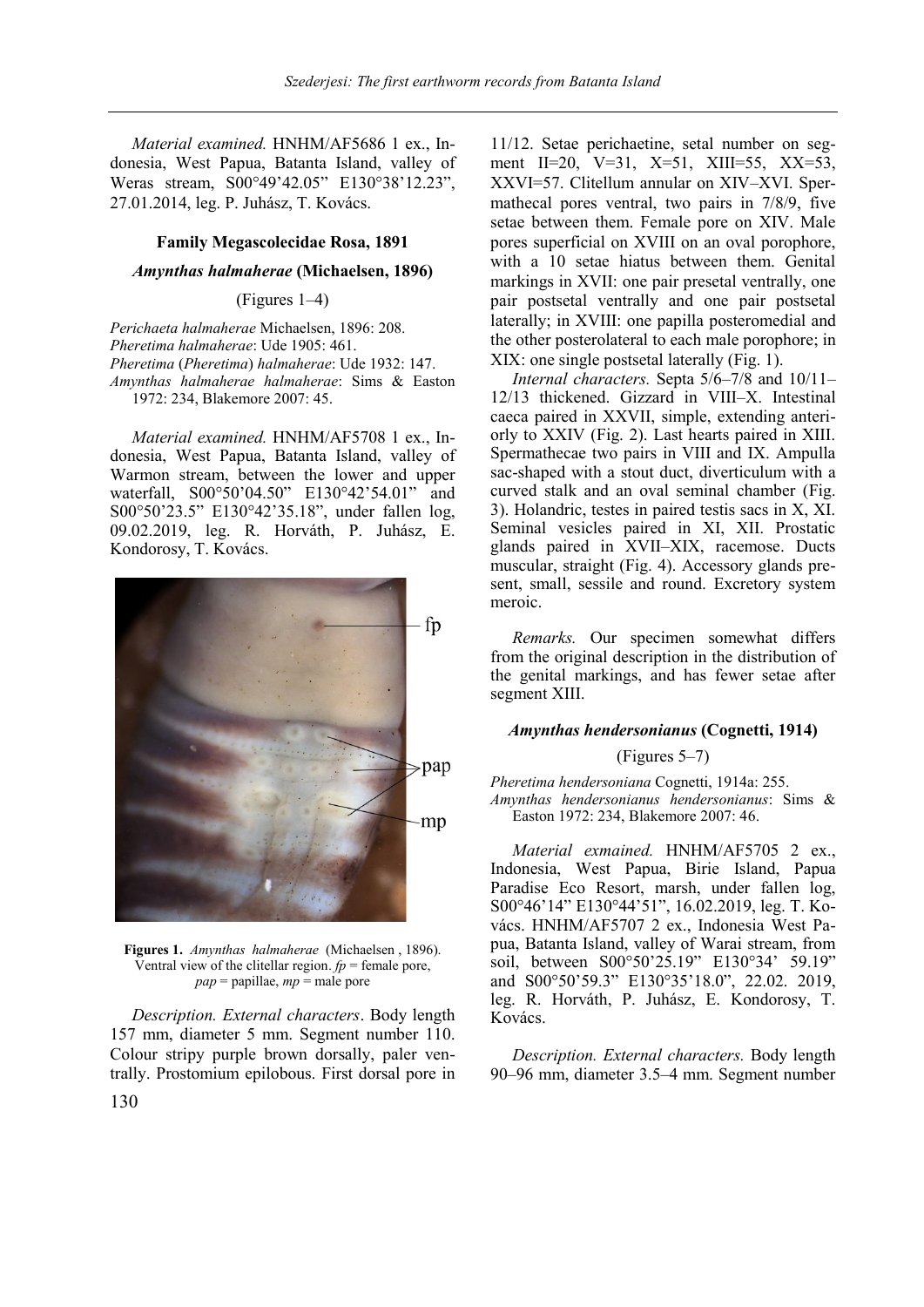

**Figures 2-4**. *Amynthas halmaherae* (Michaelsen, 1896). 2 = intestinal caecum. 3 = Spermatheca. 4 = prostate gland. *amp* = spermathecal ampoule, *div* = spermathecal diverticulum.

104–116. Colour purple brown dorsally, pale ventrally. Prostomium epilobous. First dorsal pore in 11/12. Setae perichaetine, setal number on segment III=28, VI=39, X=52, XIII=54, XVII=61, XXVI=64. Clitellum annular on XIV–XVI. Spermathecal pores ventral, two pairs in 7/8/9, four setae between them. Female pore on XIV. Male pores superficial on XVIII, with an 8 setae hiatus between them. Genital markings one pair presetal in IX and X, one or two pairs presetal in XVII ventrally, one pair ventrally in 17/18 and one or two laterally, one pair between male pores in XVIII, one pair postsetal laterally in XVIII, two pairs in 19/20 ventrally, one pair in 20/21 (Fig. 5), one single on left in 21/22 in one specimen.

*Internal characters.* Septa 10/11–13/14 slightly thickened. Gizzard in VIII–X. Intestinal caeca paired in XXVII, simple, extending anteriorly to XXIII. Last hearts paired in XIII. Spermathecae two pairs in VIII and IX. Ampulla heart-shaped with a stout duct, diverticulum with a curved stalk and an oval seminal chamber (Fig. 6). Holandric, testes in paired testis sacs in X, XI. Seminal vesicles paired in XI, XII. Prostatic glands paired in XVI–XIX, racemose. Ducts muscular, slightly Sshaped (Fig. 7). Accessory glands present, small, sessile and round. Excretory system meroic.

*Remarks.* Our specimens differ slightly from the original description in the position of the first dorsal pore (11/12 *vs*. 12/13), the setal numbers

and the genital markings, but are similar in any other characteristics. Due to the bad conditions of the preserved specimens, setal counts were taken from one specimen only.

Cognetti (1914b) described *Pheretima hendersoniana* var. *coelogaster* (now treated as subspecies) based on the differences in the distribution of the genital markings and the presence of a concave connection ventrally on segment XVIII. Regarding these characters, it is questionable whether *coelogaster* represents an independent taxon.

# *Polypheretima annulata* **(Horst, 1883)**

#### (Figures 8–9)

*Megascolex annulatus* Horst, 1883: 195. *Polypheretima annulata*: Easton 1979: 35, Blakemore 2007: 7.

*Material examined.* HNHM/AF5706 1 ex., Indonesia, West Papua, Batanta Island, valley of Tanjung Lampu River, under bark, between S00°54'18.6" E130°36'48.6" and S00°53'43.0" E130°36'38.5", 12.02.2019, 12.02.2019, leg. R. Horváth, P. Juhász, E. Kondorosy, T. Kovács.

*Description. External characters*. Preadult specimen. Body length 117 mm, diameter 5 mm. Segment number 131. Colour dark purple dorsal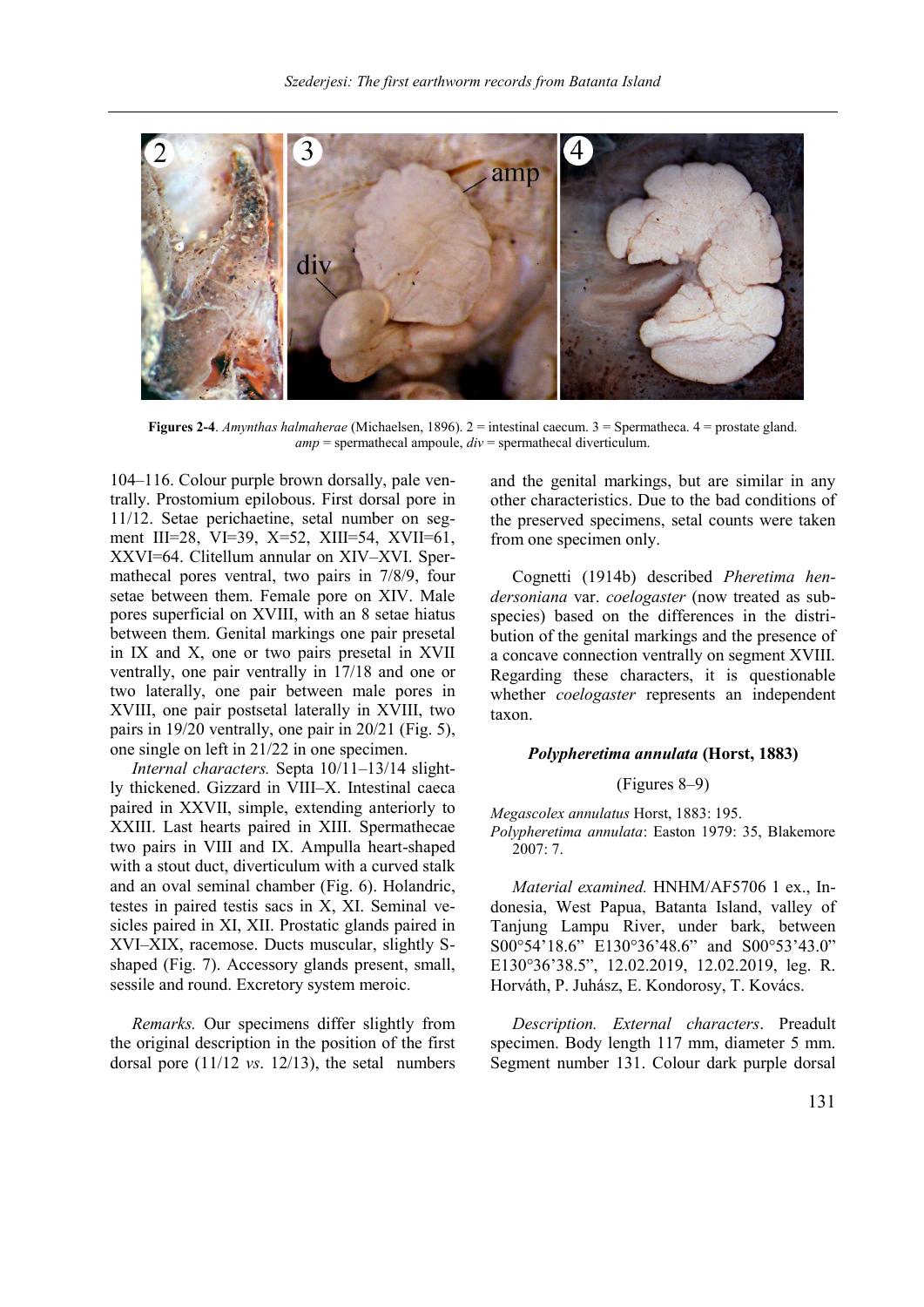

**Figures 5-7.** *Amynthas hendersonianus* (Cognetti, 1914). 5 = ventral view of the clitellar region. *Pap* = papillae, *mp* = male pore.  $6$  = spermathecae,  $7$  = prostate gland.

ly, pale ventrally. Prostomium epilobous. First dorsal pore in 11/12. Setae perichaetine, setal number on segment VII=44, XX=59. Clitellum annular on XIV–XVI. Spermathecal pores two pairs in segment VII and VIII, presetal, 0.5 body circumference apart. Female pore on XIV. Male pores superficial on XVIII on a small porophore, with 19 setae between them. Genital markings preclitellar presetal one pair on VII and VIII, postsetal one pair on VII ventrally to the spermathecal pores.

*Internal characters.* Septa 5/6–7/8 and 9/10– 13/14 thickened. Tufted nephridia in V and VI. Gizzard in VIII–IX. Intestinal origin in XV, caeca absent. Last hearts paired in XIII. Spermathecae two pairs in VII and VIII. Ampulla sac-shaped, diverticulum *ca*. half as short as the ampulla, with a slightly bent thin stalk (Fig. 8). Holandric, testes in paired testis sacs in X, XI. Seminal vesicles paired in XI, XII, pseudovesicles in XIII. Prostatic glands paired in XVII–XIX, racemose. Ducts muscular, hook-shaped (Fig. 9). Accessory glands absent. Excretory system meroic.

# *Polypheretima fakfakensis* **(Cognetti, 1908)**

#### (Figures 10–11)

*Pheretima fakfakensis* Cognetti, 1908: 1. *Polypheretima fakfakensis*: Easton 1979: 36, Blakemore 2007: 35.

*Material examined.* HNHM/AF5685 1 ex., Indonesia, West Papua, Batanta Island, valley of Waridor River, under fallen log, between S00° 50'30.55" E130°31'30.54" and S00°52' 09.66" E130°32'11.54", 18.01.2014, leg. R. Horváth, P. Juhász, T. Kovács.

*Description. External characters*. Body length 169 mm, diameter 7 mm. Segment number 136. Colour stripy dark purple dorsally, pale ventrally. Prostomium epilobous. First dorsal pore in 11/12. Setae perichaetine, setal number on segment VII=51, XX=61. Clitellum annular on XIV–XVI. Spermathecal pores three pairs in segment VII, VIII and IX, presetal, 0.4 body circumference apart. Female pore on XIV. Male pores superficial on XVIII on a circular porophore, with 24 setae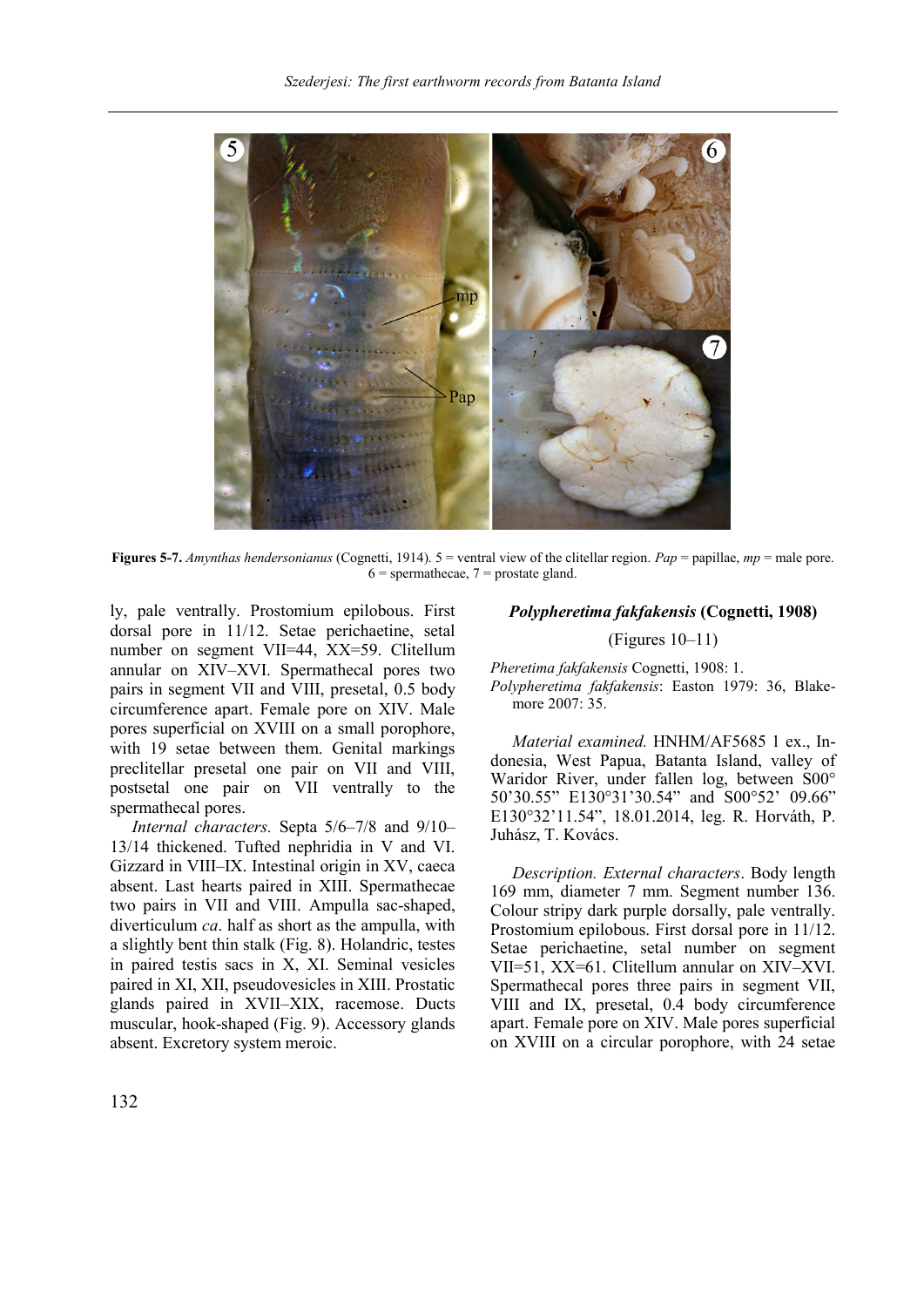

**Figures 8-9**. *Polypheretima annulata* (Horst, 1883). 8 = spermatheca. 9 = prostate gland. *amp* = spermathecal ampoule, *div* = spermathecal diverticulum



**Figures 10-11**. *Polypheretima fakfakensis* (Cognetti, 1908). 10 = spermatheca. 11 = prostate gland. *amp*= spermathecal ampoule, *div* = spermathecal diverticulum.

between them. Preclitellar genital markings presetal on VII and VIII, ventrally to the spermathecal pores. Postclitellar genital markings on XVIII, one pair presetal and one pair postsetal, both ventrally to the male pore.

*Internal characters.* Septa 5/6–7/8 and 10/11– 12/13 thickened, 8/9 absent. Tufted nephridia in V and VI. Gizzard in VIII-IX. Intestinal origin in XV, caeca absent. Last hearts paired in XIII. Spermathecae three pairs in VII, VIII and IX. Ampulla sac-shaped, diverticulum *ca*. third as short as the ampulla, with a basally bent thin stalk (Fig. 10). Holandric, testes in paired testis sacs in X, XI. Seminal vesicles paired in XI, XII, pseudovesicles in XIII. Prostatic glands paired in XVIII– XIX, racemose. Ducts muscular, hook-shaped (Fig. 11). Accessory glands absent. Excretory system meroic.

*Remarks.* Our specimen differs from the observations of Easton (1979) in the position of the preclitellar markings, which are on segment VII and VIII similarly to *P. annulata*.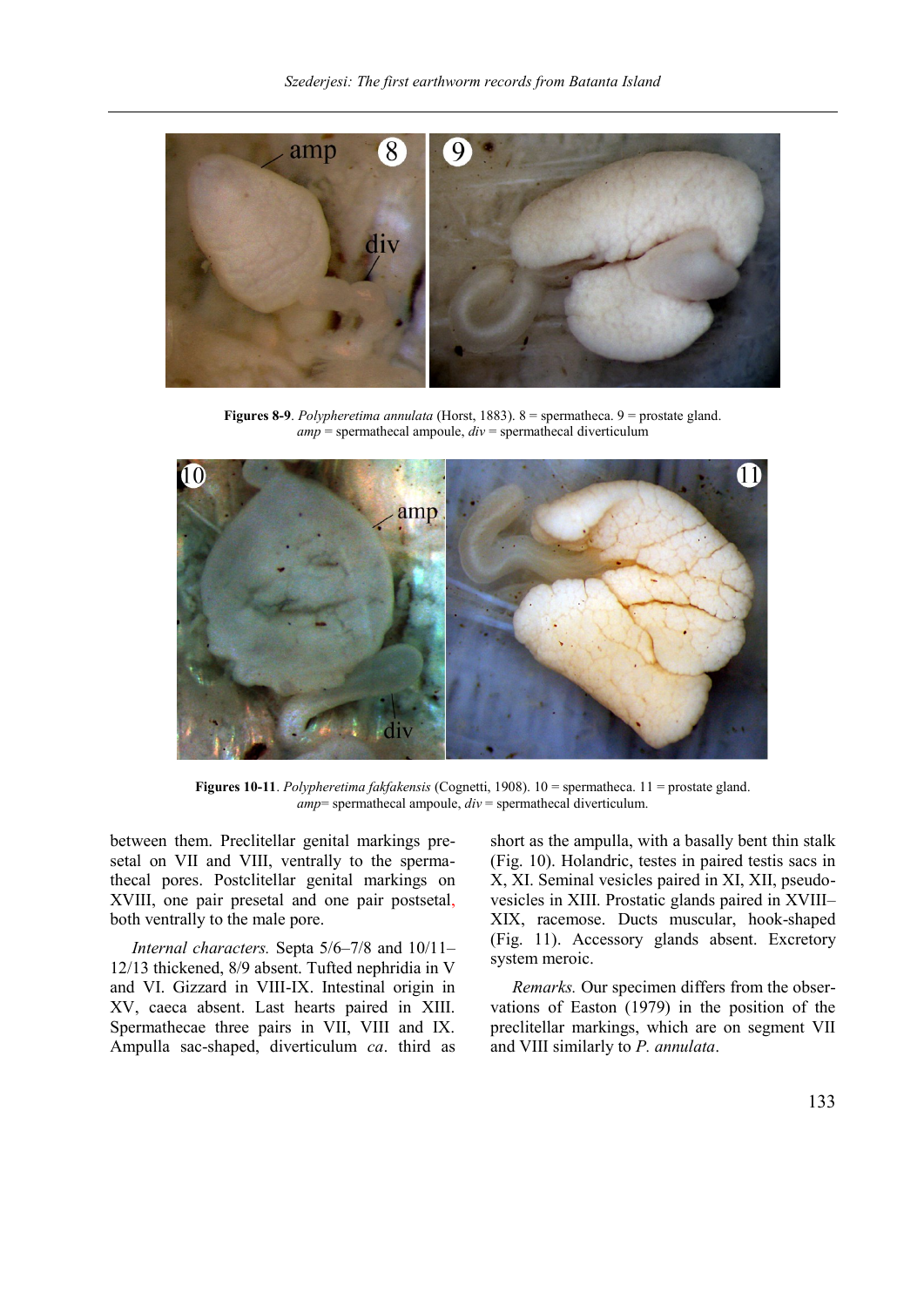# **DISCUSSION**

The recent earthworm surveys carried out on Batanta Island resulted in recording the presence of five species. Among them, *Dichogaster annae* is a widely introduced circumtropical peregrine species, but the other four seem to possess more restricted ranges.

Michaelsen (1896) described *Amynthas halmaherae* from Halmahera Island, North Maluku, Indonesia together with six subspecies. The differences among these subspecies are very scanty, including mostly the size, colouration and the genital markings. Moreover, some of them were described on the basis of a single preadult specimen. Therefore, a thorough revision is needed to clarify the taxonomic status of these subspecies.

Ude (1905, 1932) recorded *A. halmaherae* from New Britain, Nissan Island and a small island near the Mussau Island, which suggests that it has a wider range stretching from North Maluku east to New Britain.

*Amynthas hendersonianus* was originally described from the Henderson Island (Cognetti 1914a). Later, Cognetti (1914b) described the varietas *coelogaster* – now treated as subpspecies – from Sungai Sermowai, West Papua. However, the slight differences raise the question whether it could be regarded as a separate taxon. Besides, as the Henderson Island is a relatively young atoll island emerged between 855–540 kyr (Blake 1995), the probability of occurrence of an endemic earthworm species there is quite low. Therefore, it was much likely to be introduced to the Henderson Island and has its origin elsewhere, covering the island of New Guinea and possibly Batanta as well.

There are a couple of species very close to *A. hendersonianus* and also to each other: *A. omtrekensis* (Cognetti, 1911), *A. misellus* (Cognetti, 1913), *A. miserus* (Cognetti, 1913) and *A. keianus* (Michaelsen, 1924). Unfortunately, some of them were described on the basis of a single specimen (*A. misellus*, *A. miserus*) so, their validity remains

in question. Nevertheless, a revision cannot be accomplished without further collections from the type localities.

The two *Polypheretima* species, *P. annulata* and *P. fakfakensis*, are well recognizable by their segmental presetal spermathecal pores. The main difference between the two species is the number of spermathecae (2 pairs in *annulata* and 3 pairs in *fakfakensis*). According to Easton (1979), *P. fakfakensis* is the western species with its distribution covering Misool Island, Kepala Burung and the Fakfak region. *P. annulata* was previously found on the Aru Islands and Southwest New Guinea. Now the new data show that the two species' distributions overlap on Batanta Island.

Earthworms weren't the focal animal group of the recent surveys on Batanta and the collections were made in only a few parts of the island. A more thorough and focused sampling would probably result in finding more earthworms species. For comparison, the much smaller Lanyu  $(45.7 \text{ km}^2)$ , Kinmen  $(146.3 \text{ km}^2)$  and Matsu islands  $(29.5 \text{ km}^2)$  near Taiwan have much more species present and among them several are endemics (Chang *et al.* 2012, Shen 2018, Shen & Tsai 2002, Shen *et al.* 2013, 2014, 2015, Tsai *et al*. 2009).

**Acknowledgement** – I am grateful to Tibor Kovács for the valuable material collected, to Huei-Ping Shen and Csaba Csuzdi for the constructive comments that greatly helped improving the manuscript, and to Zoltán Soltész for helping in the photography work.

#### **REFERENCES**

- BAEHR, M. (2011): Two new species of the genus *Agastus* Schmidt-Goebel from New Guinea and the Moluccas (Coleoptera, Carabidae, Zuphiini). *Tijdschrift voor Entomologie*, 154: 291–297. doi: [10.1163/22119434-900000326](http://dx.doi.org/10.1163/22119434-900000326)
- BLAKE, S.G. (1995): Late Quaternary history of Henderson Island, Pitcairn Group. *Biological Journal of the Linnean Society*, 56(1–2): 43–62. doi[: 10.1111/j.1095-8312.1995.tb01077.x](https://doi.org/10.1111/j.1095-8312.1995.tb01077.x)
- BLAKEMORE, R.J. (2007): *Updated checklists of Pheretimoids (Oligochaeta: Megascolecidae: Pheretima*

134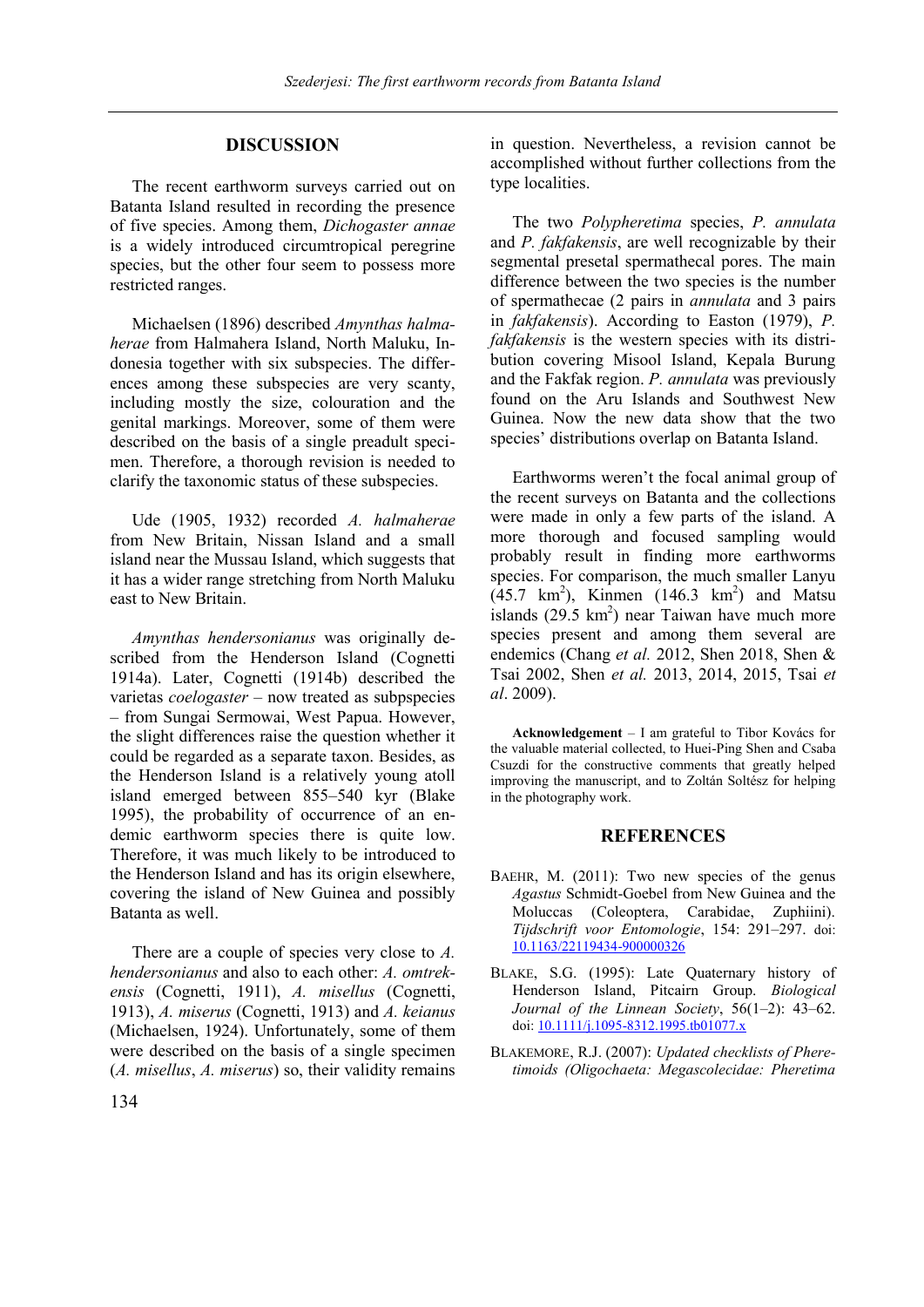*auct.) taxa.* [http://www.annelida.net/earthworm/](http://www.annelida.net/earthworm/%20Pheretimoids.pdf)  [Pheretimoids.pdf](http://www.annelida.net/earthworm/%20Pheretimoids.pdf) (accessed 20 September 2019).

- CHANG, C-H., LI, C-L., SHEN, H-P., CHIH, W-J., YANG, S-H. & CHEN, J-H. (2012): Survey of earthworm species and distribution in Kinmen. *Journal of National Park*, 22: 58–67. [in Chinese]
- COGNETTI DE MARTIIS, L. (1908): Contributo alla conscenza della drilofauna papuasica. *Bollettino dei Musei di Zoologia ed Anatomia comparata della R. Università di Torino*, 23(584): 1–4.
- COGNETTI DE MARTIIS, L. (1911): Nuove specie dei generi *Pheretima* e *Dichogaster* (Diagnosi preliminari). *Bollettino dei Musei di Zoologia ed Anatomia comparata della R. Università di Torino*, 26(641): 1–7.
- COGNETTI DE MARTIIS, L. (1912): Oligochaeta recueillis pendant la "Nederl. Nieuw-Guinea-Expeditie" (1903). *Nova Guinea*, 5: 543–564.
- COGNETTI DE MARTIIS, L. (1913a): Oligochètes (de Ceram et de Waigeu). *Bijdragen tot de Dierkunde*, 19: 37–41.
- COGNETTI DE MARTIIS, L. (1913b): Oligochètes recueillis pendant les expéditions a la Nouvelle-Guinée méridionale conduites par Mr. H. A. Lorentz en 1907 et 1909–1910 et par Mr. J. W. R. Koch, medecin de l'expedition en 1904. *Nova Guinea*, 9: 289–304.
- COGNETTI DE MARTIIS, L. (1914a): On a small collection of earthworms from Henderson Island. *Annals and Magazine of Natural History*, Ser. 8, 13: 255–257. doi: [10.1080/00222931408693472](https://doi.org/10.1080/00222931408693472)
- COGNETTI DE MARTIIS, L. (1914b): Descrizione di alcuni Oligocheti della Nuova Guinea settentrionale. In. Zur Fauna von Nord-Neuguinea, nach den Sammlungen von Dr. P. N. van Kampen und K. Gjellerup aus den Jahren 1910 und 1911. *Zoologische Jahrbücher, Abteilung für Systematik, Geographie und Biologie der Tiere*, 37: 351–364.
- COGNETTI DE MARTIIS, L. (1915): Report on the Vermes (Oligochaeta) collected by the British ornithologists' Union Expedition and the Wollaston Expedition in Dutch New Guinea. *Transactions of the Zoological Society of London*, 20: 493–496. doi: [10.1111/j.1469-7998.1912.tb07844.x](https://doi.org/10.1111/j.1469-7998.1912.tb07844.x)
- COGNETTI DE MARTIIS, L. (1922): Descrizione di tre nuovi Megascolecini. *Bollettino dei Musei di Zoologia ed Anatomia comparata della R. Università di Torino*, 37(744): 1–6.
- CSUZDI, Cs. (2010): *A monograph of the Paleotropical Benhamiinae earthworms (Annelida: Oligochaeta, Acanthodrilidae).* In. CSUZDI, Cs. & MAHUNKA, S. (Eds.) Pedozoologica Hungarica 6. Hungarian Natural History Museum, Budapest, 348 pp.
- EASTON, E.G. (1979): A revision of the 'acaecate' earthworms of the *Pheretima* group (Megascolecidae: Oligochaeta): *Archipheretima*, *Metapheretima*, *Planapheretima*, *Pleionogaster* and *Polypheretima*. *Bulletin of the British Museum (Natural History), Zoology*, 35(1): 1–126. doi[: 10.5962/bhl.part.20451](https://doi.org/10.5962/bhl.part.20451)
- HORST, R. (1883): New species of the genus *Megascolex* Templeton (*Perichaeta* Schmarda) in the collections of the Leyden Museum. *Notes from the Leyden Museum*, 5: 182–196.
- HORST, R. (1893): Earthworms from the Malay Archipelago. In. WEBER, M. (Ed.) *Zoologische Ergebnisse einer Reise in Niederlèandisch Ost-Indien*, 3: 28–77.
- KOVÁCS, T., HORVÁTH, R. & JUHÁSZ, P. (2015a): Szitakötők és tegezesek (Insecta: Odonata, Trichoptera) kutatása Batanta szigeten (Indonézia, Nyugat-Pápua). *Annales Musei Historico-Naturalis Hungarici*, 107: 269–288.
- Kovács, T., Theischinger, G., Juhász, P. & Danyik, T. (2015b): Odonata from Batanta (Indonesia, West Papua) with description of three new species. *Folia historico-naturalia Musei Matraensis*, 39: 17–29.
- MICHAELSEN, W. (1896): Oligochaeten. *Abhandlungen der Senckenbergischen Naturforschenden Gesellschaft*, 23: 193–243.
- MICHAELSEN, W. (1910): Oligochäten von den Aruund Kei-Inseln. *Abhandlungen der Senckenbergischen Naturforschenden Gesellschaft*, 33: 251–261.
- MICHAELSEN, W. (1923): Oligochäten von Holländisch-Neuguinea. *Nova Guinea*, 14: 18–27.
- MICHAELSEN, W. (1924): Oligochäten von Niederländisch-Indien. *Treubia*, 5: 379–401.
- MICHAELSEN, W. (1938): Einige interessante Pheretimen von Holländisch-Neuguinea. *Zoologischer Anzeiger*, 121: 161–181.
- NUGROHO, H., UBAIDILLAH, R. & KOJIMA, J-I. (2010): Potter wasps of the genus *Eumenes* Latreille (Hymenoptera: Vespidae: Eumeninae) in the western part of the Papuan region, with description of two